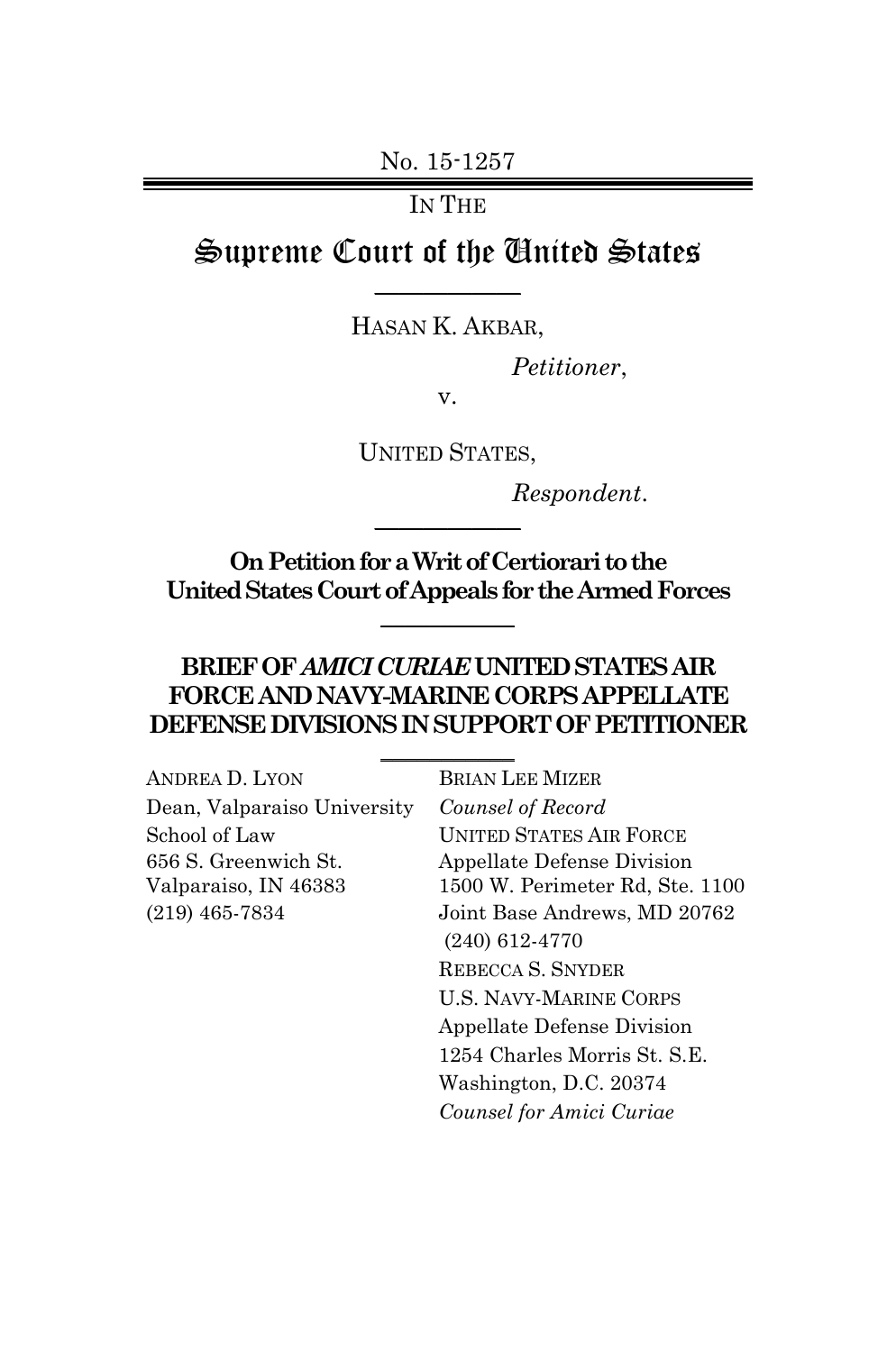### **TABLE OF CONTENTS**

| T BITTING MO BOTTOW MINICIPALITY |  |
|----------------------------------|--|

- I. FAILING TO FOLLOW NATIONALLY ACCEPTED CAPITAL DEFENSE GUIDELINES, PARTICULARLY A GUARANTEE OF 'LEARNED COUNSEL, UNCONSTITUTIONALLY DEPRIVES MILITARY DEFENDANTS OF THEIR RIGHT TO COUNSEL AS GUARANTEED BY THE FIFTH, SIXTH, AND EIGHTH AMENDMENTS OF THE U.S. CONSTITUTION ................................................................................ 2
	- A. THE ABA GUIDELINES SHOULD INFORM ANY STRICKLAND ANALYSIS BECAUSE THEY REPRESENT THE OBJECTIVE NATIONAL STANDARDS OF EFFECTIVE ASSISTANCE OF CAPITAL COUNSEL........ 4

|--|--|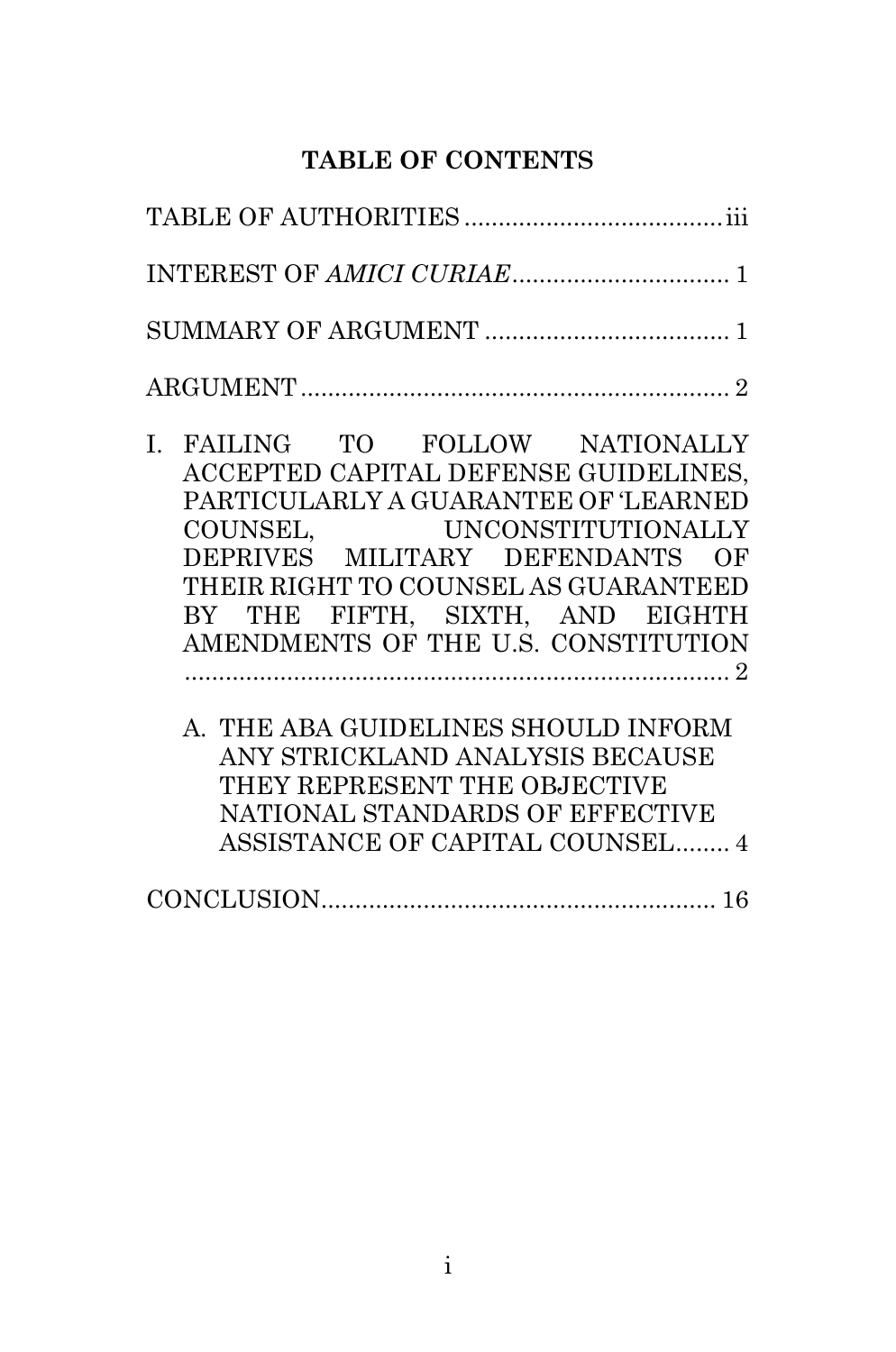# **TABLE OF AUTHORITIES**

## **CASES**

| Furman v. Georgia,        |  |
|---------------------------|--|
| Gregg v. Georgia,         |  |
| Head v. Thomason,         |  |
| Lockett v. Ohio,          |  |
| Porter v. McCollum,       |  |
| Powell v. Alabama,        |  |
| Ring v. Arizona,          |  |
| Rompilla v. Beard,        |  |
| Sears v. Upton,           |  |
| Strickland v. Washington, |  |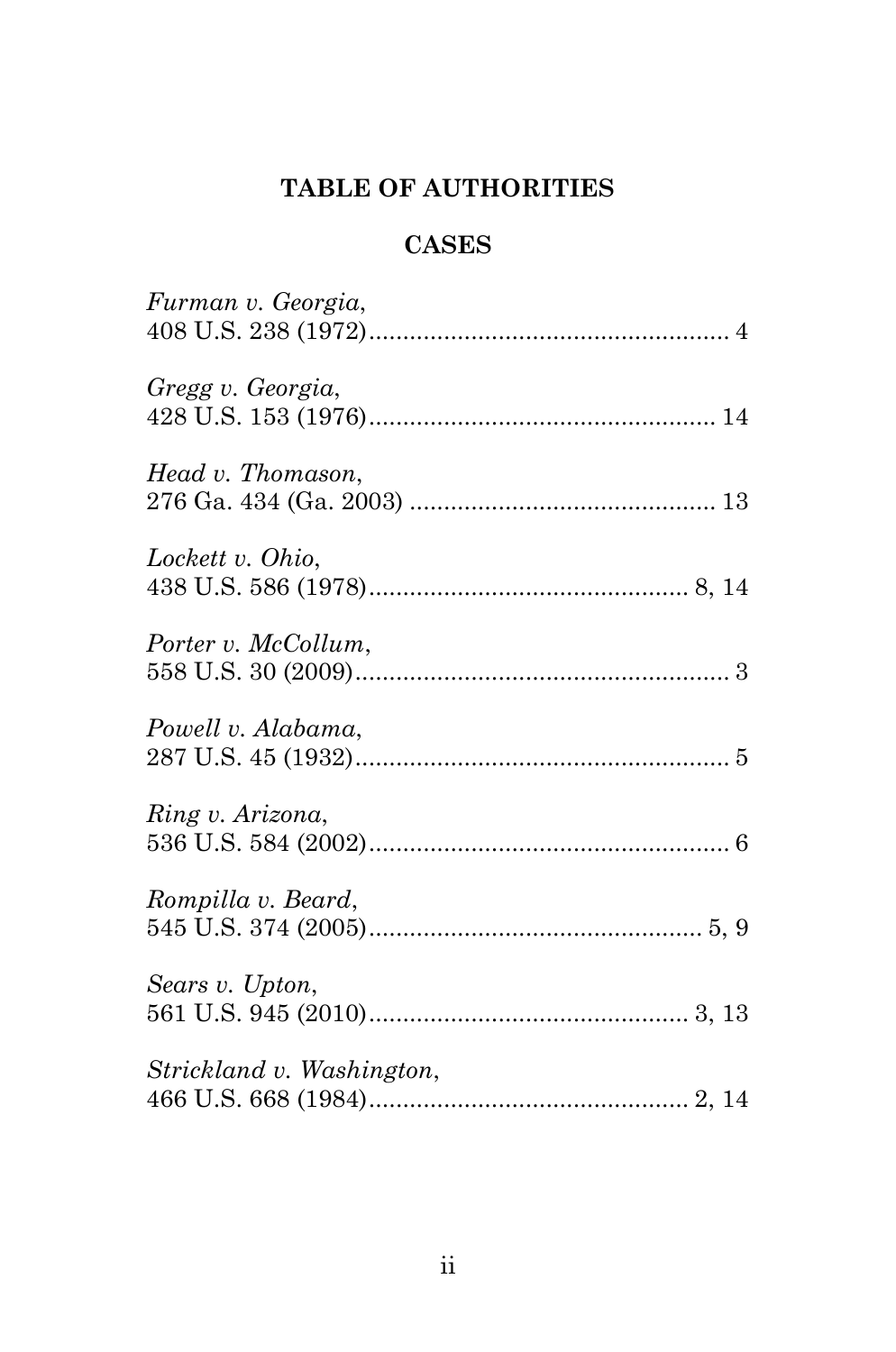| United States v. Alves,                                               |
|-----------------------------------------------------------------------|
| United States v. Curtis,                                              |
| United States v. Murphy,                                              |
| United States v. Walker,<br>66 M.J. 721 (N-M. Ct. Crim. App. 2008) 15 |
| <i>Wiggins v. Smith,</i>                                              |
| Williams v. Taylor,                                                   |
| Woodson v. North Carolina,                                            |

## **SECONDARY SOURCES**

| American Bar Association's Guidelines |  |
|---------------------------------------|--|
| For the Appointment and Performance   |  |
|                                       |  |

American Bar Association's Guidelines for the Appointment and Performance of Counsel in Death Penalty Cases (2003)....... 7, 9, 12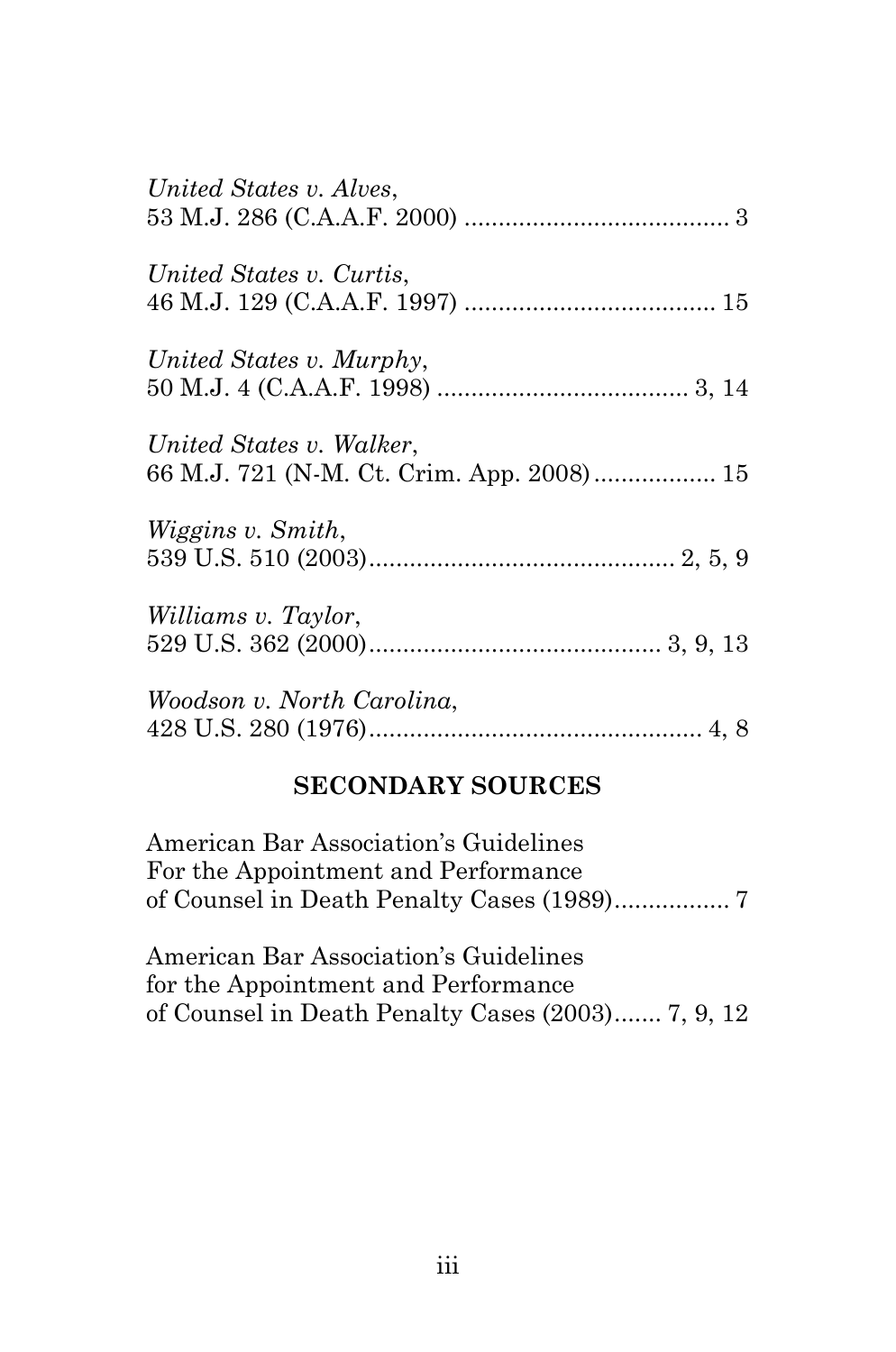#### **INTEREST OF THE** *AMICI CURIAE*

The Air Force and Navy-Marine Corps Appellate Defense Divisions have been established by the Judge Advocates General of the Air Force and Navy pursuant to Article 70, Uniform Code of Military Justice. 10 U.S.C. § 870 (2012). The Divisions are statutorily tasked with representing airmen, sailors, and marines on the direct appeal of capital cases before the Courts of Criminal Appeals, the Court of Appeals for the Armed Forces, and this Court.<sup>1</sup>

#### **SUMMARY OF THE ARGUMENT**

The Sixth Amendment guarantees criminal defendants the right to the effective assistance of counsel. Capital defendants, who are facing the ultimate form of societal punishment—a verdict of death—are also protected by the Eighth Amendment's requirement for a heightened level of reliability. As a result of these constitutional mandates, capital defense has become specialized, time-consuming, and unlike any other form of litigation. To ensure the reliability of death verdicts in their jurisdictions, a large majority of states retaining the death penalty, as well as every federal jurisdiction with the exception of courts-martial, have implemented a minimum qualification requirement for capital defense counsel that reflects most or all of the American Bar

<sup>1</sup> In accordance with Supreme Court Rule 37.4, *amici curiae* state they are the authorized legal representatives of the Air Force Appellate Defense Division and the Navy-Marine Corps Appellate Defense Division and they are allowed by law to appear before this Court.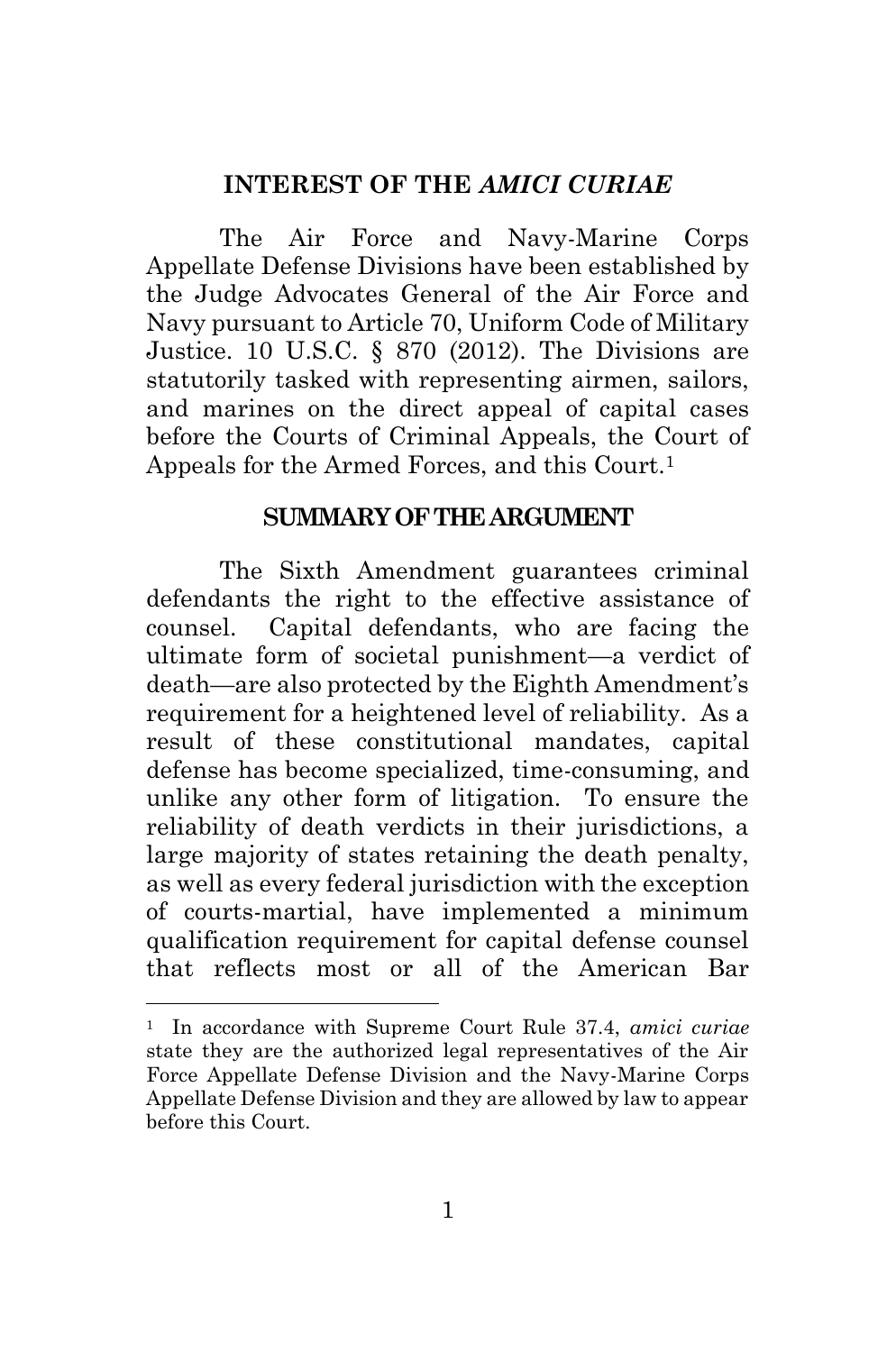Association's ("ABA") Guidelines for the Appointment and Performance of Counsel in Death Penalty Cases (2003). The strong dissent of Judge Baker (joined by Chief Judge Erdmann) from the three-to-two affirmance of Mr. Akbar's death sentence shows that the military courts have not addressed in any meanigful way the consitiutional requirments of death penalty defense.

By failing to follow the nationally accepted capital defense guidelines (including a requirement for minimum qualifications of counsel and the necessity for adequate and thorough investigation) military jurisdictions deprive military capital defendants of their right to the effective assistance of capital counsel and put military capital defendants in jeopardy of facing unreliable death sentences in violation of the Fifth and Eighth Amendments of the United States Constitution.

#### **ARGUMENT**

**I. FAILING TO FOLLOW NATIONALLY ACCEPTED CAPITAL DEFENSE GUIDELINES, PARTICULARLY A GUARANTEE OF LEARNED COUNSEL, UNCONSTITUTIONALLY DEPRIVES MILITARY DEFENDANTS OF THEIR RIGHT TO COUNSEL AS GUARANTEED BY THE FIFTH, SIXTH, AND EIGHTH AMENDMENTS OF THE U.S. CONSTITUTION.**

The Sixth Amendment guarantees defendants the right to effective assistance of counsel. *Strickland v. Washington*, 466 U.S. 668 (1984). An appellant can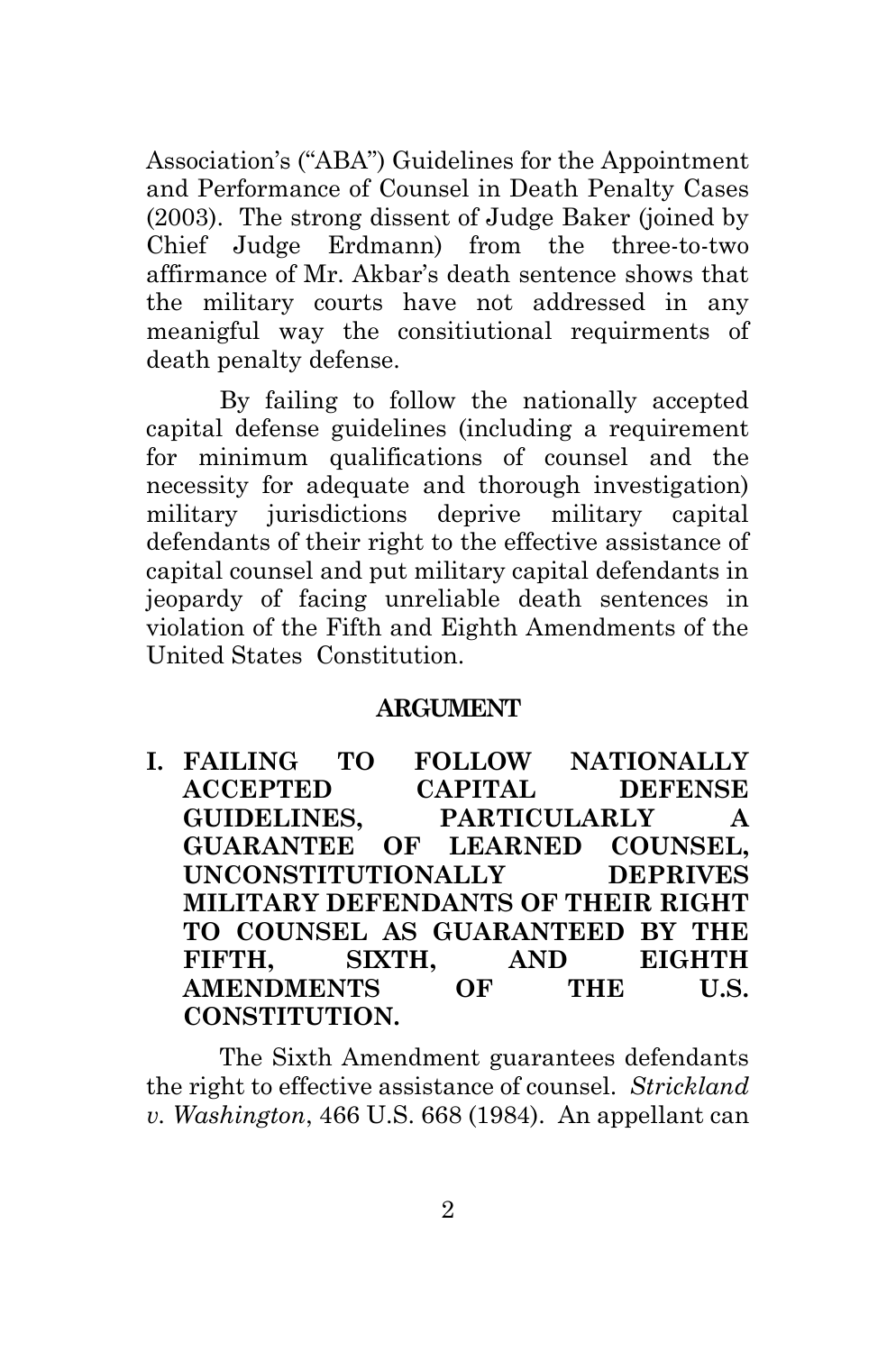show ineffective assistance of counsel by showing that counsel's performance was deficient because counsel's conduct was not reasonable under the prevailing professional norms at the time of trial. *Wiggins v. Smith*, 539 U.S. 510, 521 (2003). Although an appellant has the burden of showing that counsel's deficiencies resulted in prejudice, once an appellant has shown counsel's deficiency, an appellant need only establish a probability sufficient to undermine confidence in the outcome of his penalty proceeding. *Porter v. McCollum*, 558 U.S. 30, 44 (2009). Prejudice is determined based on the totality of the omitted evidence before the jury. *Strickland*, 466 U.S. at 695; *Williams v. Taylor*, 529 U.S. 362, 397 (2000). In capital cases, counsel may be deficient in the guilt phase and/or the sentencing phase. Thus, ineffective assistance of counsel may sometimes be prejudicial, and grounds for a new sentencing hearing, even if counsel was solely ineffective during the sentencing phase of a case. *United States v. Alves*, 53 M.J. 286, 290 (C.A.A.F. 2000).

Although the Court gives some discretion to the decisions of counsel in capital cases, the Court must nonetheless conduct a "probing and fact-specific analysis" in its determination regarding the assistance of counsel at trial. *Sears v. Upton*, 561 U.S. 945, 955 (2010). Moreover, in capital cases, it is absolutely essential that counsel at the outset meet the standards for effective assistance of counsel in order to ensure that any resulting death sentence is reliable. *See*, *United States v. Murphy*, 50 M.J. 4, 13 (C.A.A.F. 1998).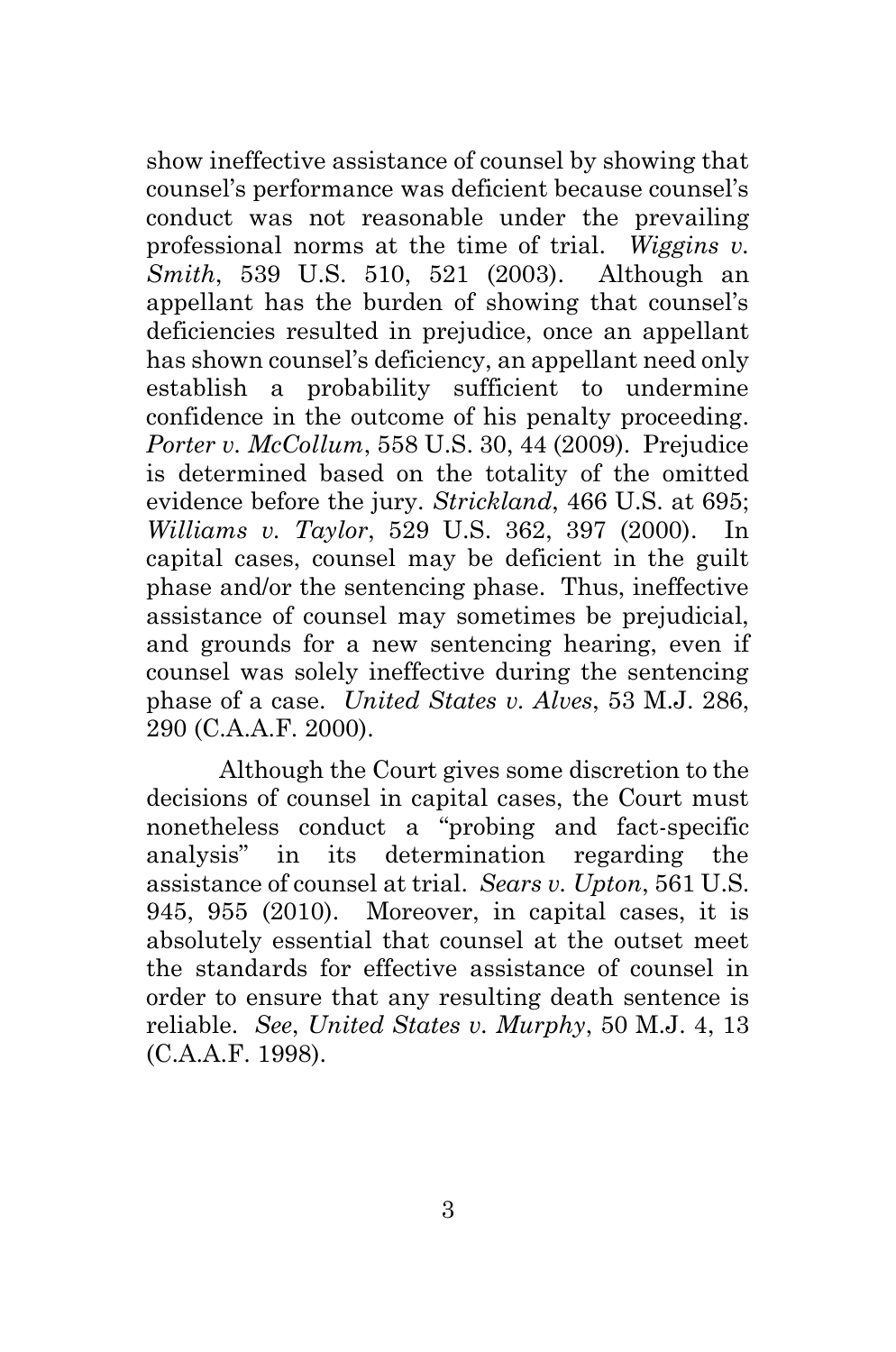There is no doubt that the facts of the crime in this case are terrible, but as Judge Baker points out in his dissent, that cannot be the reason to abdicate the constitutional protections of the Sixth Amendment:

> Principle is hardest to hold in the face of countervailing virtue. For a judge that moment may arrive when knowing what is just, one must also consider what is fair. This is a case about whether or not the military justice system was fair, not whether it was just.

(Pet. App. 111a).

This Court should grant certiorari in order to state, definitively, that the right to effective assistance of counsel in a death penalty case, whether a military prosecution or in civilian courts, must be upheld.

**A. THE ABA GUIDELINES SHOULD INFORM ANY** *STRICKLAND* **ANALYSIS BECAUSE THEY REPRESENT THE OBJECTIVE NATIONAL STANDARDS OF EFFECTIVE ASSISTANCE OF CAPITAL COUNSEL.**

Ineffective assistance of counsel in a capital case can literally make the difference between life and death for a capital defendant. This Court has repeatedly emphasized that "[d]eath, in its finality, differs more from life imprisonment than a 100-year prison term differs from one of only a year or two." *Woodson v. North Carolina*, 428 U.S. 280, 305 (1976). "Because of that qualitative difference, there is a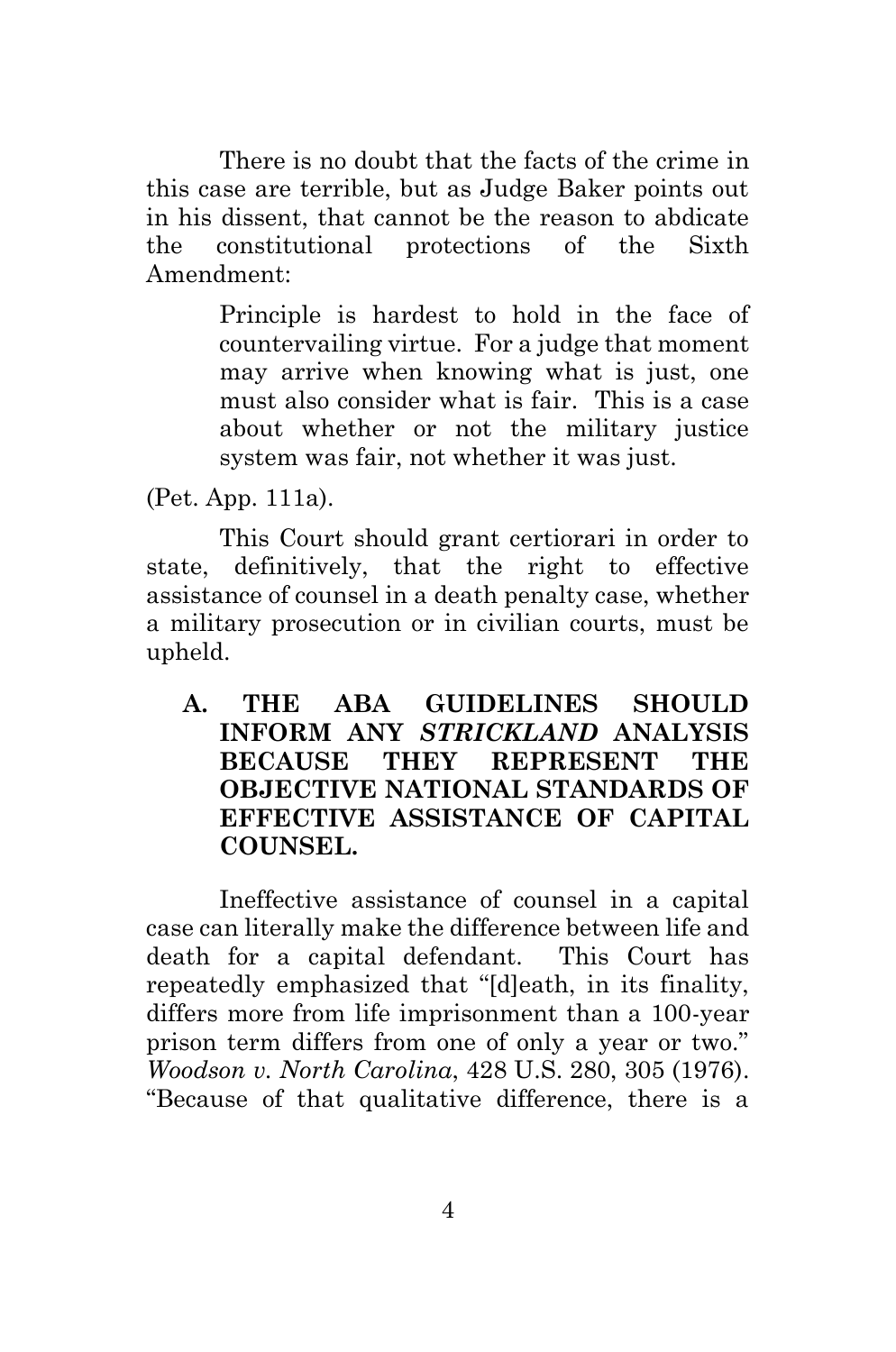corresponding difference in the need for reliability in the determination that death is the appropriate punishment in a specific case." *See id; see also Furman v. Georgia,* 408 U.S. 238, 256 (1972). The American Bar Association ("ABA"), recognizing the need for more reliable practices, formed a committee and developed the Guidelines for the Appointment and Performance of Counsel in Death Penalty Cases in 1989 ("1989 guidelines") in which it set out "the minimal resources and practices necessary to provide effective assistance of counsel."2 Those Guidelines included minimum qualifications of appointed counsel, a minimum number of attorneys on the defense team, and the requirement of including a mitigation specialist on the capital defense team.

In 2003, after two years of working with capital defense experts, lawyers, and national criminal defense organizations, the ABA revised its 1989 guidelines to represent a more universal set of guidelines for all capital defense teams. *See* ABA, *ABA Guidelines for the Appointment and Performance of Counsel in Death Penalty Cases*, 31 Hofstra L. Rev. 913 (2003) ("ABA Guidelines").

Although the ABA Guidelines do not have the force of law, they do essentially reflect the basic accepted national standards for effective assistance of capital counsel. This Court has long referred to the ABA Guidelines as "guides to determining what is reasonable." *Rompilla v. Beard*, 545 U.S. 374, 387 (2005) (quoting *Wiggins*, 539 U.S. at 524).

<sup>2</sup> ABA, *ABA Guidelines for the Appointment and Performance of Counsel in Death Penalty Cases* (1989), at introduction.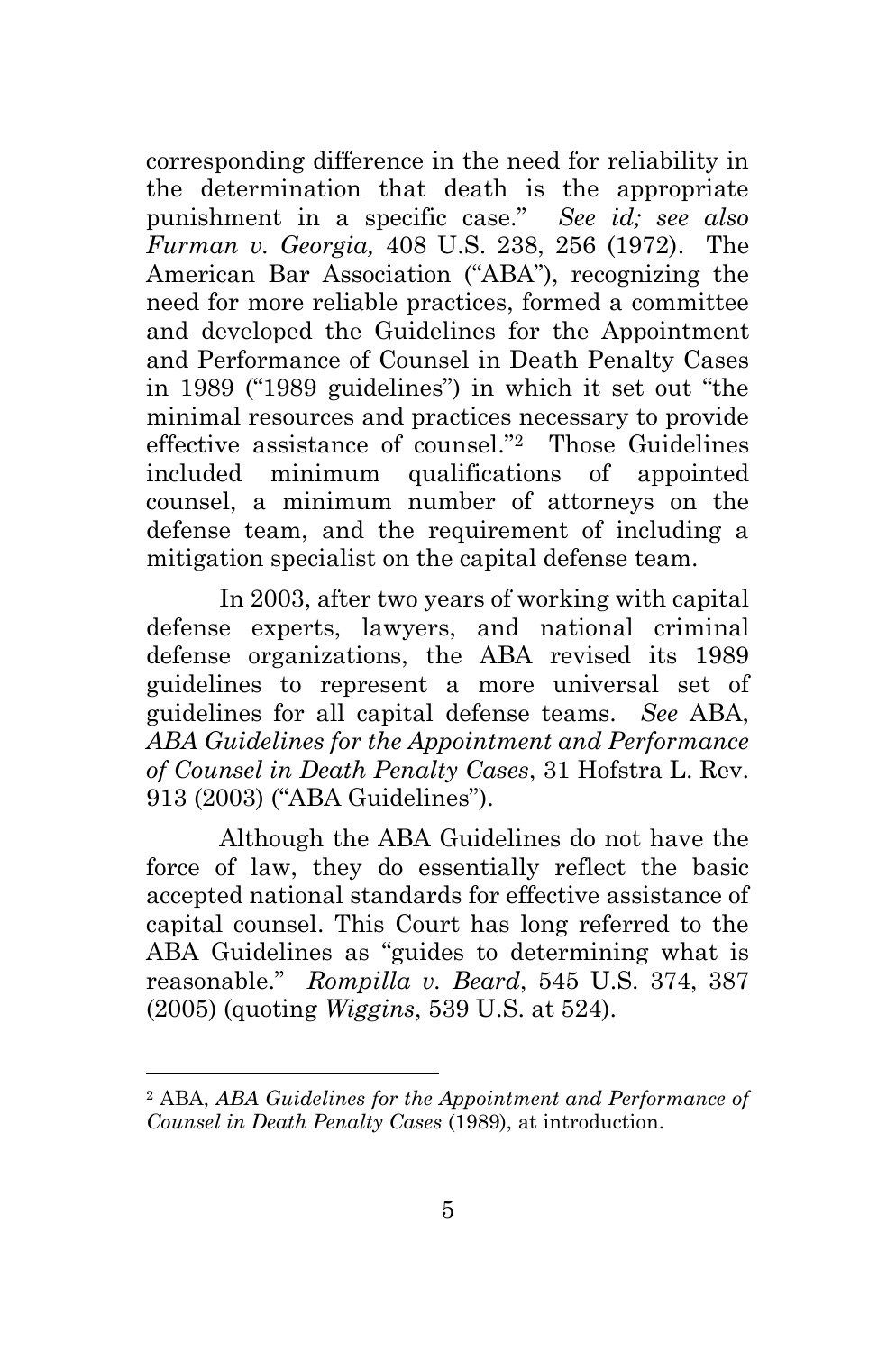One of the most important guidelines within both versions of the ABA Guidelines was the requirement, often referred to as the requirement for appointment of "learned counsel." This requirement was that lead capital counsel had to meet a minimum threshold of experience, knowledge, and skill. *See* 1989 guidelines, 5.1; *see also* ABA Guidelines, 5.1. It is undisputed that capital defense work is unlike any other type of trial advocacy due to the extraordinary complexity and demands of taking on a capital case and the potential outcome. *See* ABA Guidelines, introduction. The ABA Guidelines open with Justice Sutherland's acknowledgement in *Powell v. Alabama<sup>3</sup>* that capital defendants absolutely require the "guiding hand of counsel" at every last step of the proceedings against him, and now recognize that the nature of the "guiding hand" of capital counsel has become even more highly specialized since Justice Sutherland's observation in 1932. *See Powell v. Alabama*, 287 U.S. 45, 69 (1932); ABA Guidelines, 1.1, *commentary*. Capital cases require a significantly higher degree of skill and expertise on the part of a capital defense counsel to meet those unique duties and functions. ABA Guidelines, introduction. Moreover, because of the irrevocable nature of the death penalty, every stage of the proceedings against someone facing death requires that counsel exercise extraordinary vigilance. *Id.*

Although appointment of unqualified capital counsel is not a *per se* indication that counsel will in fact be ineffective, the cases in which unqualified

<sup>3</sup> *Powell v. Alabama*, 287 U.S. 45 (1932).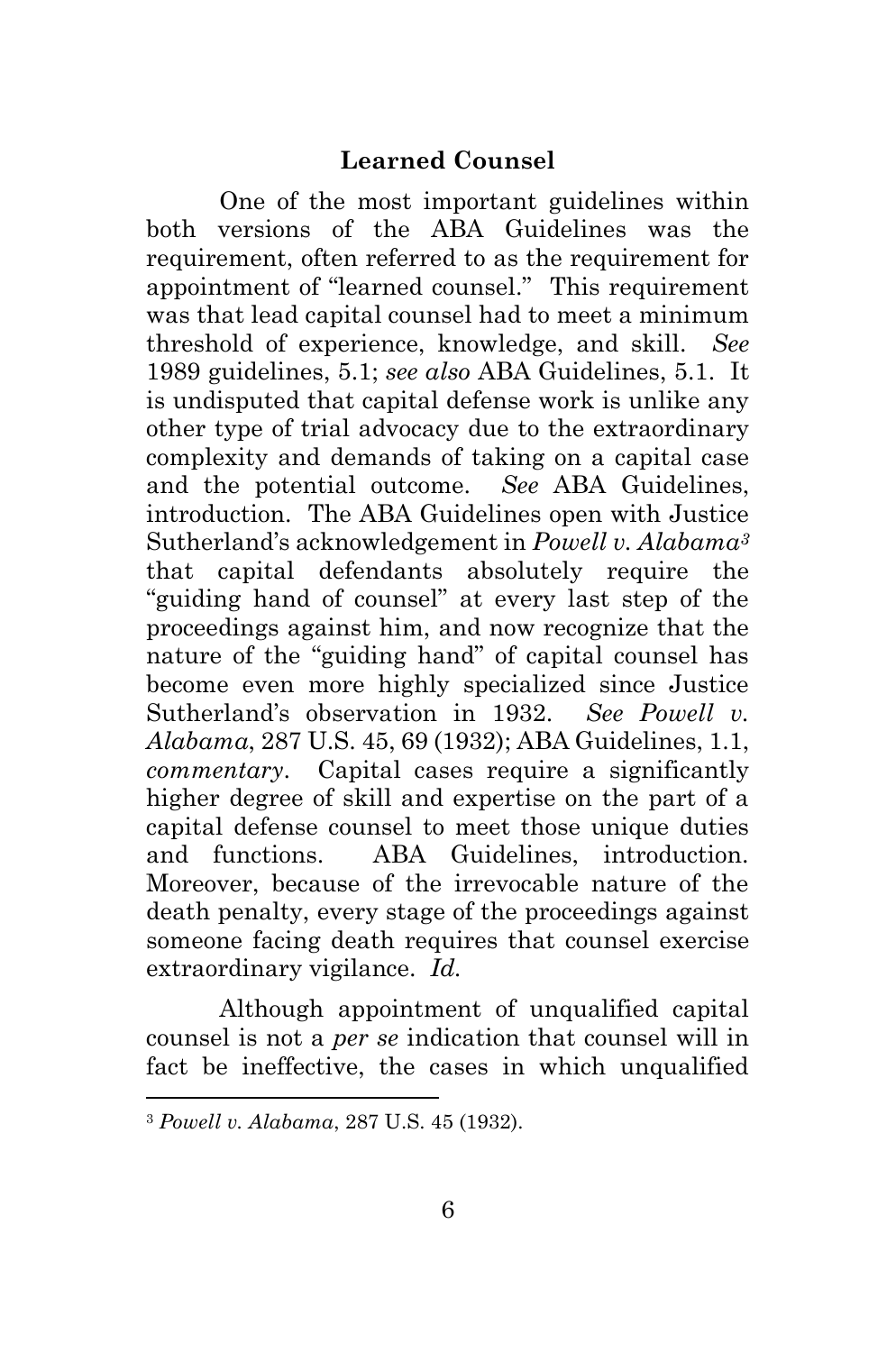capital counsel have also failed to render quality assistance is well-documented.4 Justice Stephen Breyer has concluded, based on his experience in hearing capital cases, that the inadequacy of representation during capital cases is "a fact that aggravates other failings." *See Ring v. Arizona*, 536 U.S. 584, 618 (2002) (Breyer J., concurring).

The need for a qualified capital counsel at the time of Sgt. Akbar's conviction in 2005 had been wellestablished by a nearly national consensus for over ten years.5 The ABA Guidelines were published in February 2003—over two years before Sgt. Akbar was convicted and sentenced to death. The "learned counsel" requirement had already been in place since the 1989 guidelines, which, among other minimum standards, stated that "lead trial counsel assignments should be distributed to attorneys who. . . have prior experience as. . . lead counsel or co-counsel in at least one case in which the death penalty was sought."<sup>6</sup>

<sup>4</sup> *See* Stephen B. Bright, *Counsel for the Poor: The Death Sentence Not for the Worst Crime but for the Worst Lawyer*, 103 YALE L.J. 1835 (1994).

<sup>5</sup> *See* 18 U.S.C. § 3005 (1994) (granting capital defendants tried in federal court a right to learned counsel); *see also* 10 U.S.C. §  $949a(b)(2)(c)(ii)$  (2010) (granting right to learned counsel to "alien unprivileged enemy belligerents" in military commissions); *see also* Lieutenant Commander Stephen C. Reyes, *Left Out in the Cold: The Case for a Learned Counsel Requirement in the Military*, The Army Lawyer, October 2010, at 8 (establishing that at least 27 out of the 35 states that authorize the death penalty require specific qualifications for capital counsel).

<sup>6</sup> The 1989 guidelines also have very stringent requirements for trial work, including that the attorney should have tried nine jury trials to completion, at least one murder or aggravated murder, and an additional five felony jury trials. *See* 1989 guidelines,  $5.1(1)(A)(iii)$ .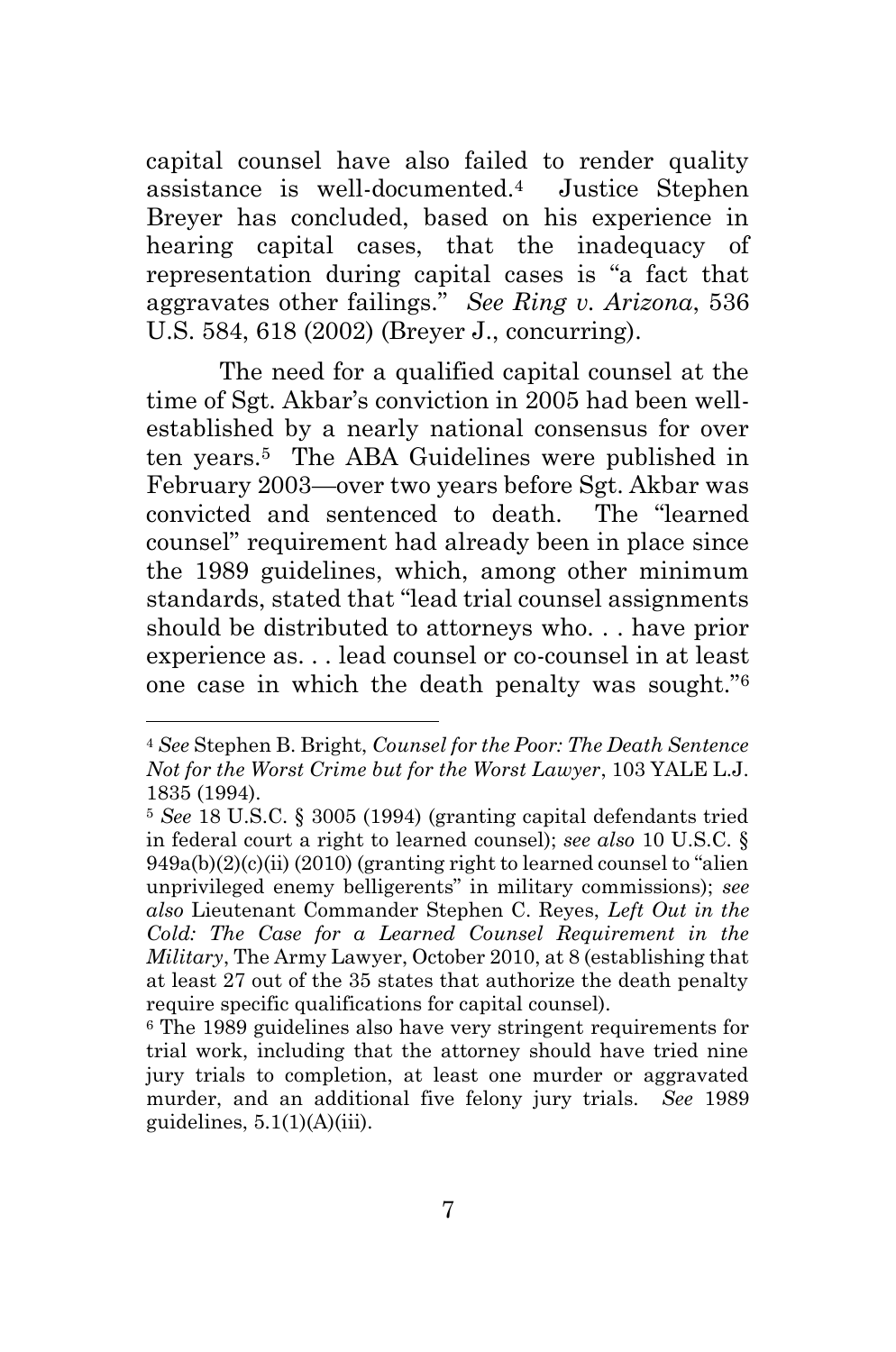1989 guidelines,  $5.1(1)(A)(iii)$ . Similarly, the 2003 ABA Guidelines reshape the learned counsel requirement by requiring that "every attorney representing a capital defendant has. . . demonstrated a commitment to providing zealous advocacy and high quality legal representation in the defense of capital cases  $\ldots$ ." ABA Guidelines,  $5.1(B)(1)(b)$ . Although the updated guideline differs from its 1989 counterpart in that it does not contain any set number of cases, it is difficult to demonstrate a commitment to providing zealous advocacy or high quality legal representation in the defense of capital cases if an attorney has not been involved in *any* capital cases.

As noted in Judge Baker's dissent: "Evaluation of defense counsels' performance starts with the identification of the prevailing standard professional norm against which to measure counsels' performance. However, such standard is elusive. There are no guidelines in the military on death penalty defense. The armed services have not adopted the ABA Guidelines for the Appointment and Performance of Defense Counsel in Death Penalty Cases. . . . And yet, we know that 'death is a punishment different from all other sanctions.' It is different in severity; different in finality; and different in what is expected of competent counsel. Guidance is needed." (Pet. App. 115a-116a) (Footnotes and citations omitted).

This Court should grant certiorari to review whether Sgt. Akbar's trial attorneys were unqualified to represent him and whether their lack of experience, coupled with their repeated deficient performance,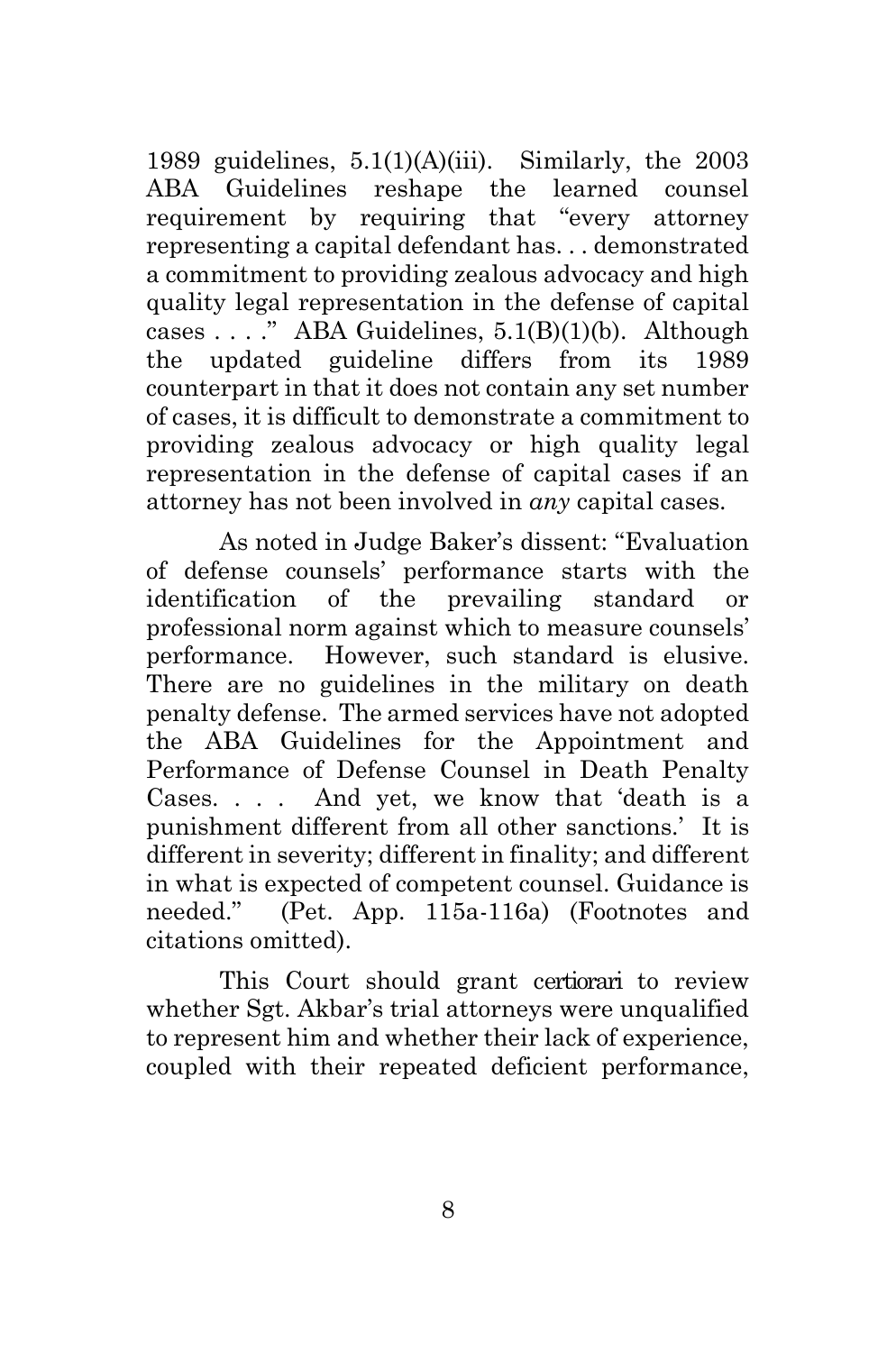rendered their assistance constitutionally deficient under the Sixth Amendment of the U.S. Constitution.

#### **Investigation and Mitigation**

Although appointment of qualified capital counsel at trial is an essential step, such appointment is not enough to meet the threshold required by the Sixth Amendment. This Court has held that "the fundamental respect for humanity underlying the Eighth Amendment requires consideration of the circumstances of the particular offense as a constitutionally indispensable part of the process of inflicting the penalty of death." *Woodson*, 428 U.S. at 304 (internal citation omitted). The Sixth, Eighth, and Fifth Amendments "require that the sentence consider any aspect of a defendant's character or record and any of the circumstances of the offense that the defendant proffers as a basis for the imposition of a sentence less than death." *Lockett v. Ohio*, 438 U.S. 586, 604 (1978). This standard therefore demands substantial, rigorous investigation into both aggravating and mitigating factors, which are so vitally important in a capital case. This Court has recognized that the imposition of death by public authority is profoundly different from all other penalties—thus, "an individualized decision is essential in capital cases." *Id.* at 605; *see also* ABA Guidelines, 10.7 (2003).

Consistent with the Sixth, Eighth, and Fifth Amendments' requirements, capital counsel has a clearly established obligation to conduct a thorough investigation of the defendant's background. *Porter*, 558 U.S. at 39; *see also Williams v. Taylor,* 529 U.S. at 396. Whether or not the failure to adequately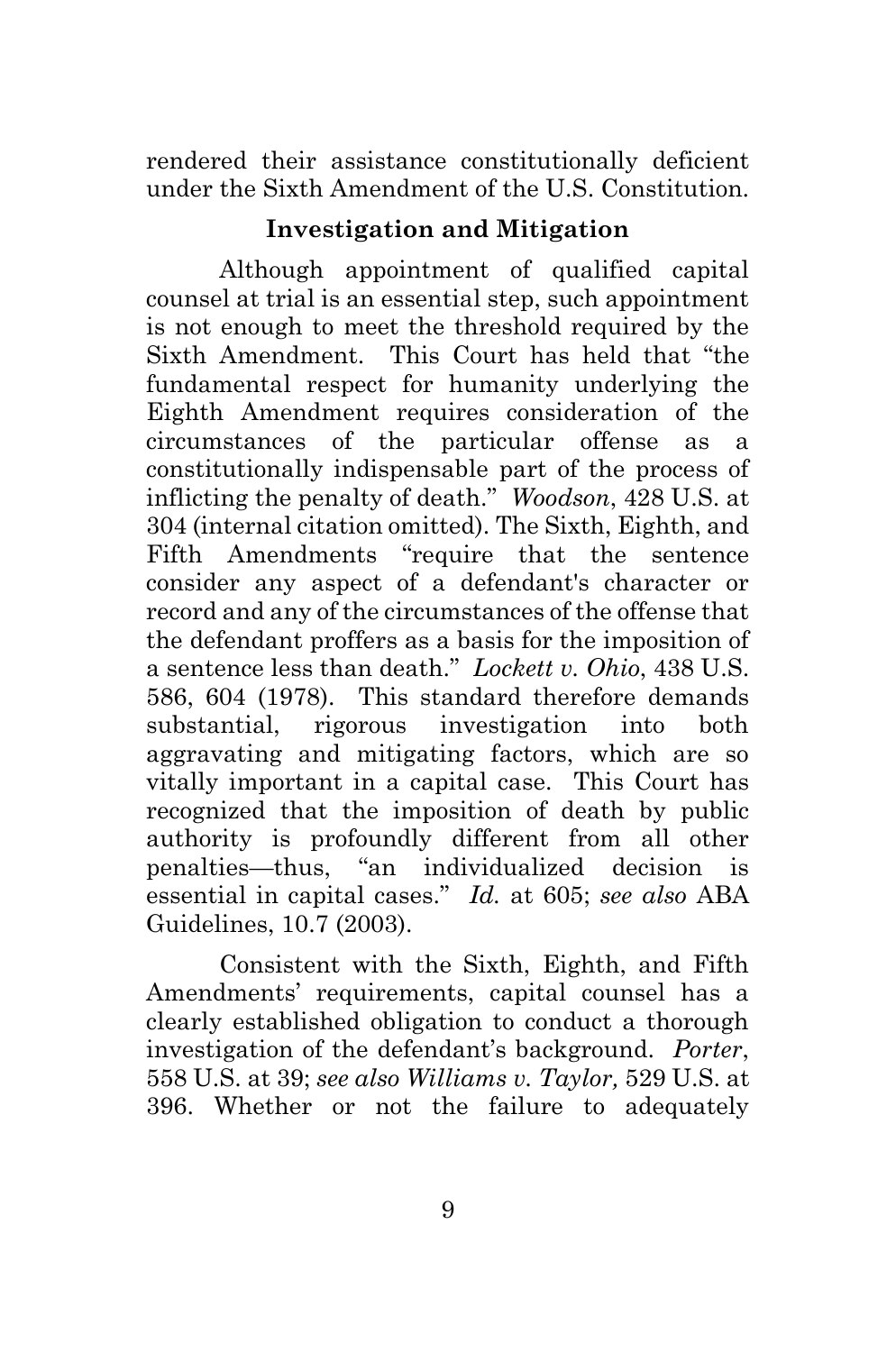investigate and discover mitigating evidence is sufficiently prejudicial to have affected the outcome of sentencing, failure to investigate demonstrates that trial counsel did not fulfill his obligation to conduct a thorough investigation of the defendant's background. *Williams*, 529 U.S. at 396. "[A capital defendant has] a right—indeed, a constitutionally protected right—to provide the jury with the mitigating evidence that his trial counsel either failed to discover or failed to offer." *Id.* at 393.

Trial counsel's affirmative duty to investigate mitigating evidence is vital to the constitutionality of capital proceedings (where a failure to investigate has an egregious and deadly consequence). Although counsel may forego the presentation of mitigating evidence, he may only do so after a full investigation. *See Rompilla*, 545 U.S. 374; *Wiggins*, 539 U.S. 510; *Williams,* 529 U.S. 362. As noted in the ABA Guidelines:

> Counsel cannot responsibly advise a client about the merits of different courses of action, the client cannot make informed decisions, and counsel cannot be sure of the client's competency to make such decisions, unless counsel has first conducted a thorough investigation with respect to both [the guilt/innocence and penalty] phases of the case. . . . Because the sentencer in a capital case must consider in mitigation anything in the life of a defendant which might militate against the appropriateness of the death penalty for that defendant, penalty phase preparation requires extensive and generally unparalleled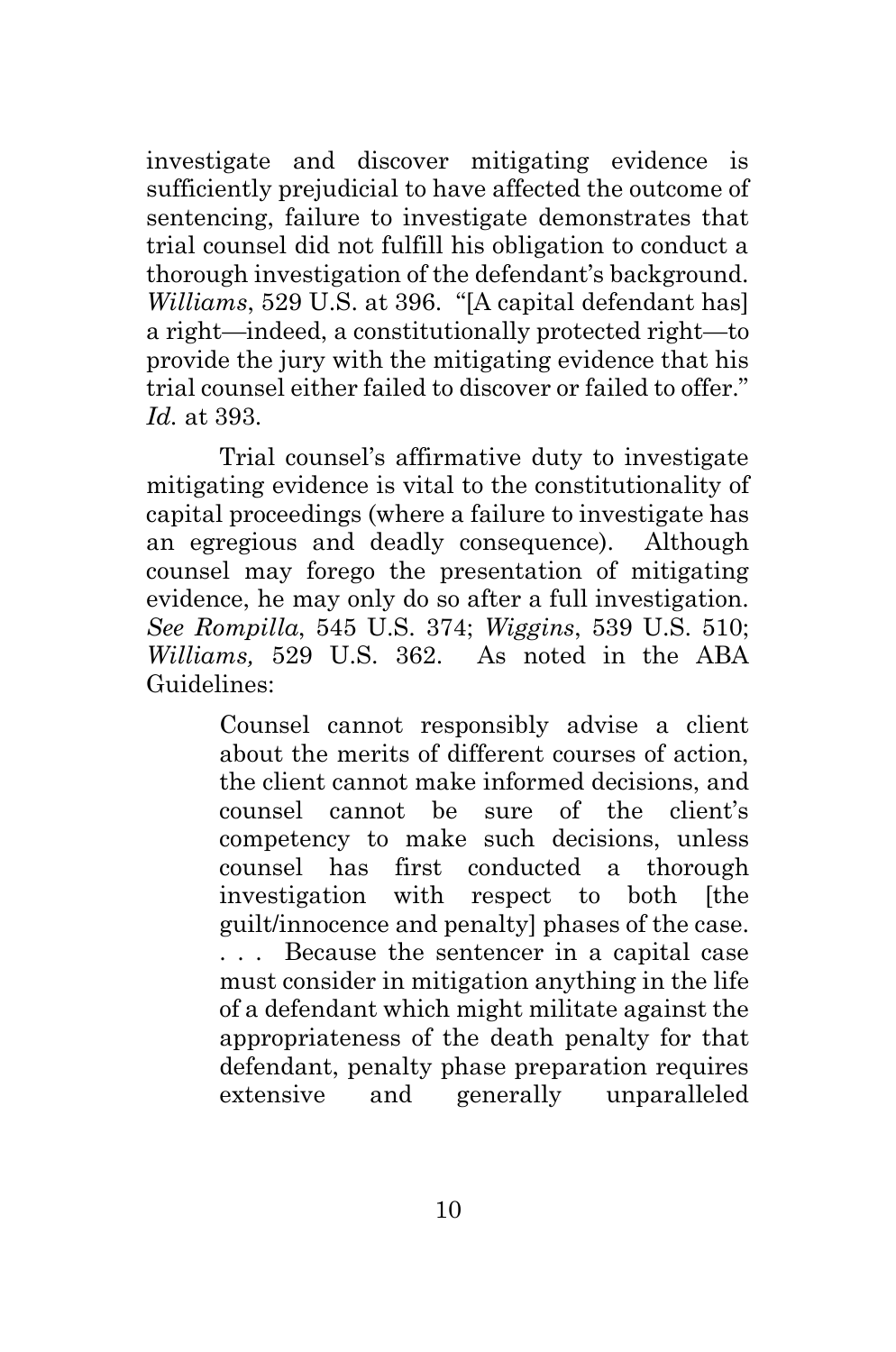investigation into personal and family history. At least in the case of the client, this begins with the moment of conception.

ABA Guidelines, 10.7, *commentary* (internal quotations and citations omitted).

The defense presentation at the sentencing hearing in this case took thirty-eight minutes. Almost no witnesses were called, and a highly inflammatory diary was introduced with no context within which to view it. As Judge Baker said in his dissent:

> Although not required per se, testimony by lay mitigation witnesses humanizing an accused person is significant. In the context of a death penalty case involving a heinous offense, it may be invaluable, as well as a defendant's best hope for life. The Supreme Court, for example, has repeatedly emphasized "the crucial importance of adducing evidence at a sentencing proceeding that establishes the defendant's social and familial connections." *See Strickland*, 466 U.S. at 718 (Marshall, J., dissenting); *see also Penry v. Lynaugh*, 492 U.S. 302, 319 (1989), *abrogated on other grounds by Atkins v. Virginia*, 536 U.S. 304 (2002) ("[E]vidence about the defendant's background and character is relevant because of the belief, long held by this society, that defendants who commit criminal acts that are attributable to a disadvantaged background . . . may be less culpable"); *Eddings v. Oklahoma*, 455 U.S. 104, 112 (1982) (presentation of a defendant's life history in a capital case is "part of the process of inflicting the penalty of death" (internal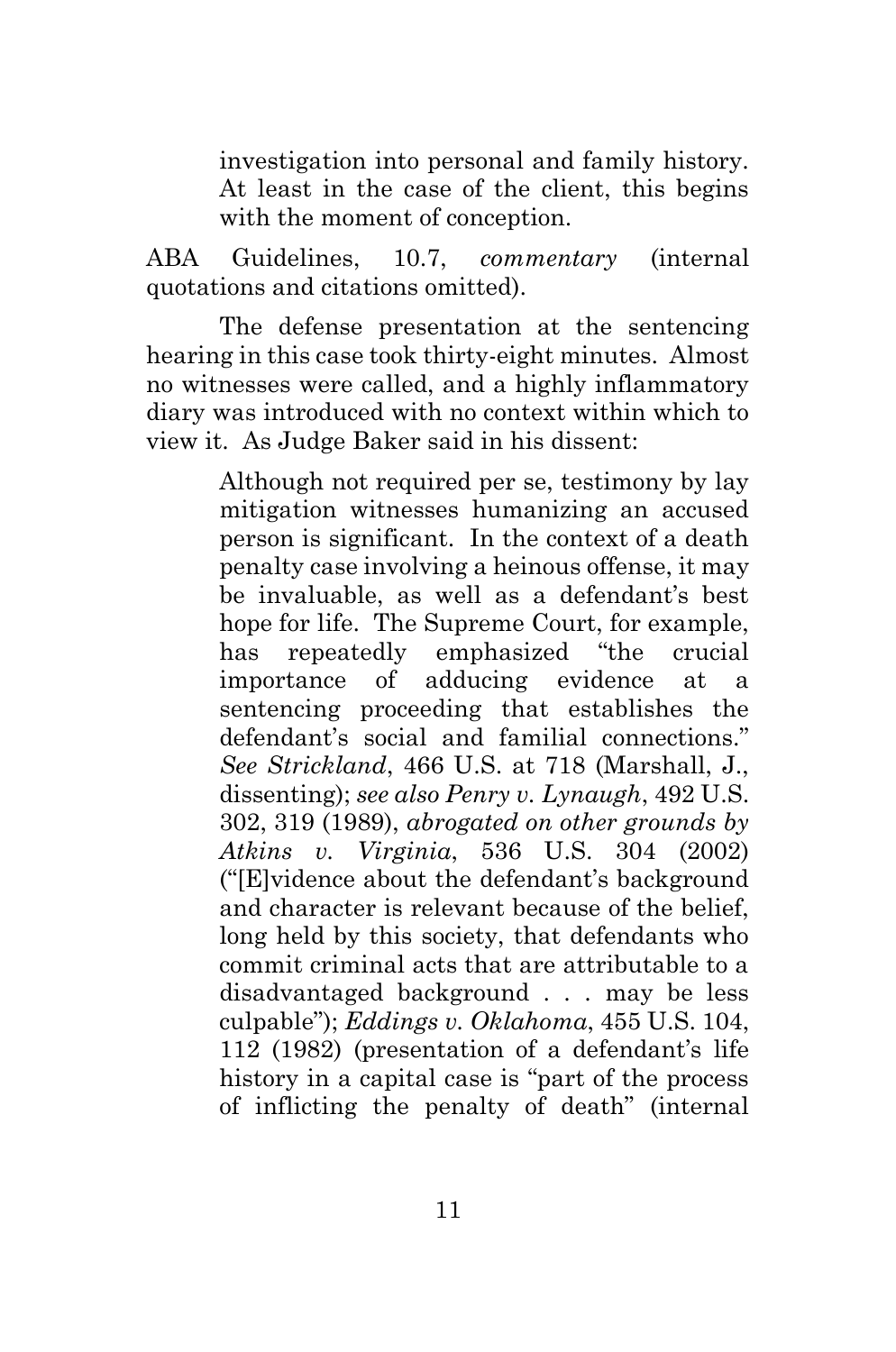quotation marks omitted)). The Court has noted that a defendant's "troubled history . . . [is] relevant to assessing a defendant's moral culpability." *Porter v. McCollum*, 558 U.S. 30, 41 (2009).

The ABA Guidelines also recognize value in such testimony. Guideline 10.11 states that "it is critically important to construct a persuasive narrative in support of the case for life, rather than to simply present a catalog of seemingly unrelated mitigating factors." *ABA Guideline*  10.11, commentary, 31 Hofstra L. Rev. at 1061. To that end, the ABA Guidelines encourage counsel to consider presenting, in the penalty phase of the court-martial, "[w]itnesses familiar with and evidence relating to the client's life and development, from conception to the time of sentencing, that . . . would present positive aspects of the client's life, or would otherwise support a sentence less than death," as well as "witnesses who can testify about the adverse impact of the client's execution on the client's family and loved ones." *Id*. at 1055-56. This is so because "[f]amily members and friends can provide vivid first-hand accounts of the poverty and abuse that characterizes the lives of many capital defendants. These witnesses can also humanize the client by allowing the jury to see him in the context of his family, showing that they care about him, and providing examples of his capacity to behave in a caring, positive way, such as attempting to protect other family members from domestic violence or trying to be a good parent and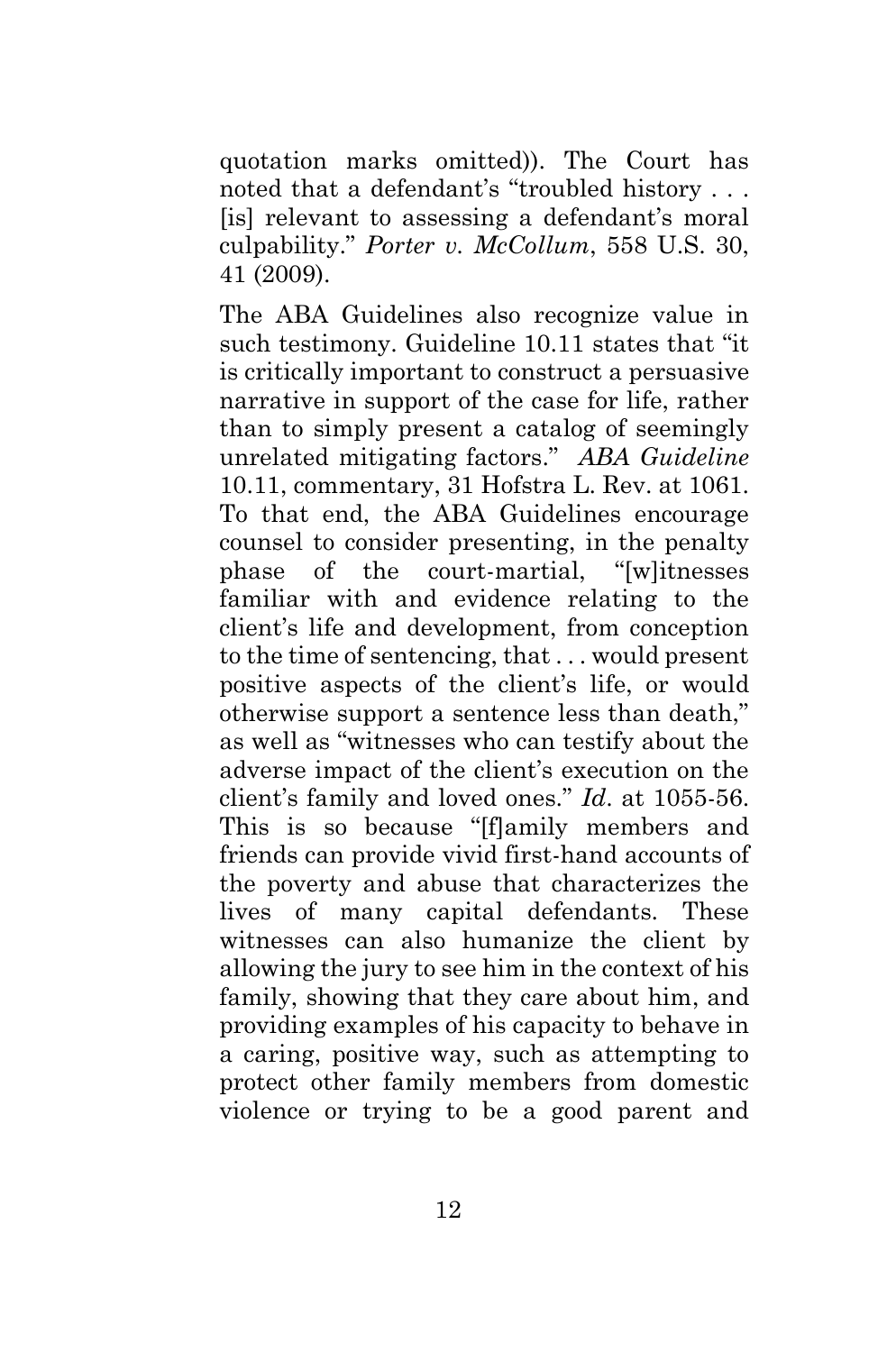provider." *Id*. at 1062. Moreover, under the ABA Guidelines, "[a] capital defendant has an unqualified right to present any facet of his character, background, or record that might call for a sentence less than death." *ABA Guidelines*, Introduction, 31 Hofstra L. Rev. at 927. "This Eighth Amendment right . . . does nothing to fulfill its purpose unless it is understood to presuppose that the defense lawyer will unearth, develop, present, and insist on the consideration of those compassionate or mitigating factors stemming from the diverse frailties of humankind." *Id*. (internal quotation marks omitted) (citation omitted)."

(Pet. App. 142a-144a).

 $\overline{a}$ 

For purposes of a mitigation investigation, hiring a mitigation specialist is required in every death penalty case. *See* ABA Guidelines, 4.1(A)(1) (requiring that every defense team should contain at least two qualified attorneys, an investigator, and a mitigation specialist). However, hiring a mitigation specialist is not in and of itself enough. The duty to ensure that a thorough mitigation investigation is properly conducted falls completely on trial counsel.<sup>7</sup> *See* ABA Guidelines 10.4(B) (stating that "[l]ead counsel bears overall responsibility for the performance of the defense team, and should allocate, direct, and supervise its work in accordance with [the] Guidelines"). Thus, although hiring a qualified

<sup>7</sup> Thus, the mere fact that a mitigation specialist has been hired or retained by an attorney does not abrogate counsel's duty to conduct a thorough investigation of his client's life.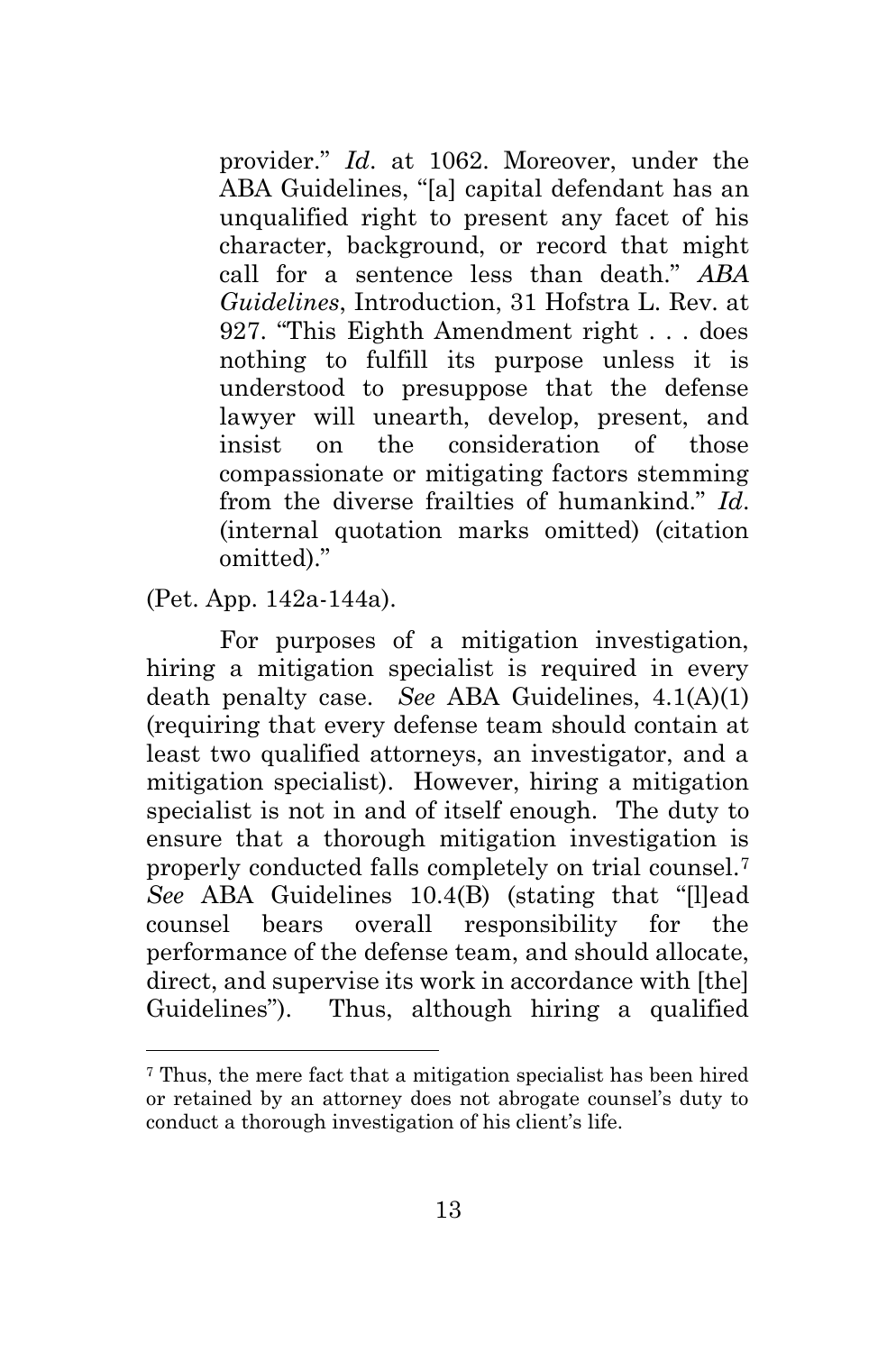mitigation specialist can significantly assist counsel in developing mitigating themes in the client's life stories and identify the need for expert assistance, trial counsel may still be ineffective if he is not sufficiently diligent and fails to "make use of mitigating evidence and [his experts]." *Head v. Thomason*, 578 S.E.2d 426, 430 (Ga. 2003), *cert denied*, *Thomason v. Head*, 124 S.Ct. 409 (2003).

Furthermore, even when some investigation has been made by counsel or under counsel's supervision, the mere presentation of "*some* mitigation evidence [does not] foreclose *an inquiry* into whether a facially deficient mitigation investigation might have prejudiced the defendant." *Sears*, 561 U.S. at 955; *see also Williams*, 529 U.S. at 367-69, 397-98 (finding ineffective assistance of counsel even though counsel presented some mitigation evidence and admonishing the lower court for not evaluating the "totality of the available mitigation evidence"). In other words, the question for the Court is whether there is a reasonable probability that, absent the errors, the sentencing authority would have concluded that the balance of aggravating and mitigating circumstances did not warrant death. *Strickland*, 466 U.S. at 694.

In making this determination, a court hearing an ineffectiveness claim must "carefully review every aspect of the case and balance the claims against the total record before [it]." *Murphy*, 50 M.J. at 8. A court's principle concern in deciding whether trial counsel exercised "reasonable professional judgment is not whether counsel should have presented a mitigation case; rather, [the] focus [is] on whether the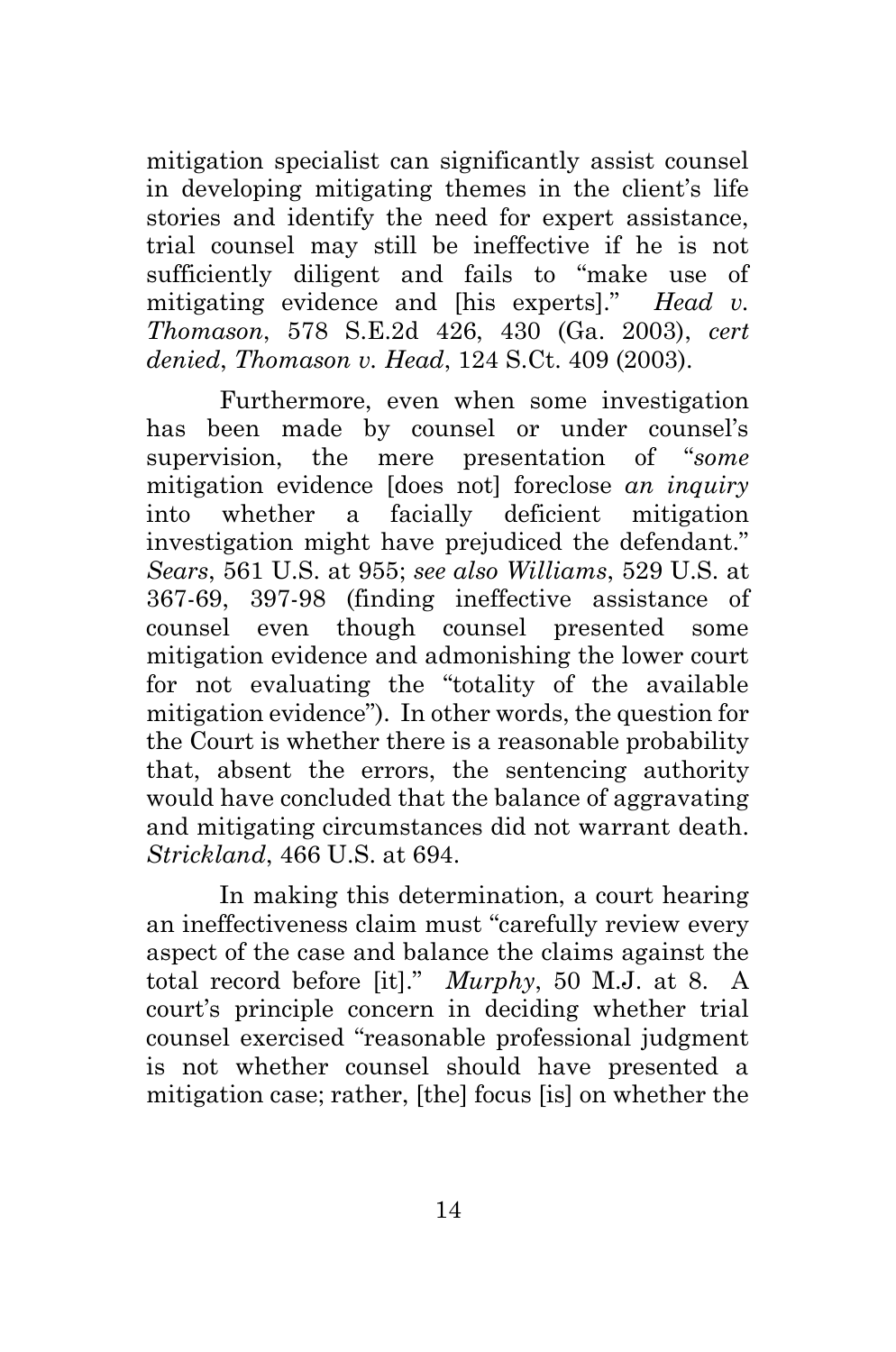investigation supporting counsel's decision not to introduce mitigating evidence of a capital defendant's background *was itself reasonable.*" *Wiggins*, 539 U.S. at 522-23.

When death is imposed, the death penalty's qualitative differences from other punishments and the Eighth Amendment's underlying fundamental respect for humanity call for a greater degree of reliability. *Lockett*, 438 U.S. at 604. Thus, death cannot be imposed under procedures that create a substantial risk that it will be inflicted in an arbitrary manner. *See Furman*, 408 U.S. 238; *Gregg v. Georgia*, 428 U.S. 153 (1976); *Lockett*, 438 U.S. 586. Moreover, "[w]hen a defendant's life is at stake, the Court [must] be "particularly sensitive to insure that every safeguard is followed." *Gregg*, 428 U.S. at 187.

Depriving military members of the safeguard of appointment of qualified capital counsel creates a risk that military members may be sentenced to death in an arbitrary manner. Of the twelve death sentences that have been overturned by military courts over the last twenty years, at least one third of those sentences have been overturned as a result of ineffective assistance of counsel.8 Any percentage of wrongfully sentenced capital defendants is unacceptable even considering the relatively low number of capital defendants who are actually sentenced to death.<sup>9</sup>

<sup>8</sup> *See United States v. Curtis*, 46 M.J. 129 (C.A.A.F. 1997), *Murphy*, 50 M.J. 4, *United States v. Walker*, 66 M.J. 721, 760 (N-M. Ct. Crim. App. 2008).

<sup>9</sup> As the Supreme Court noted in *Furman* a trivial number of death sentences may be an indication that the penalty is being imposed arbitrarily. *Furman*, 408 U.S. at 293.